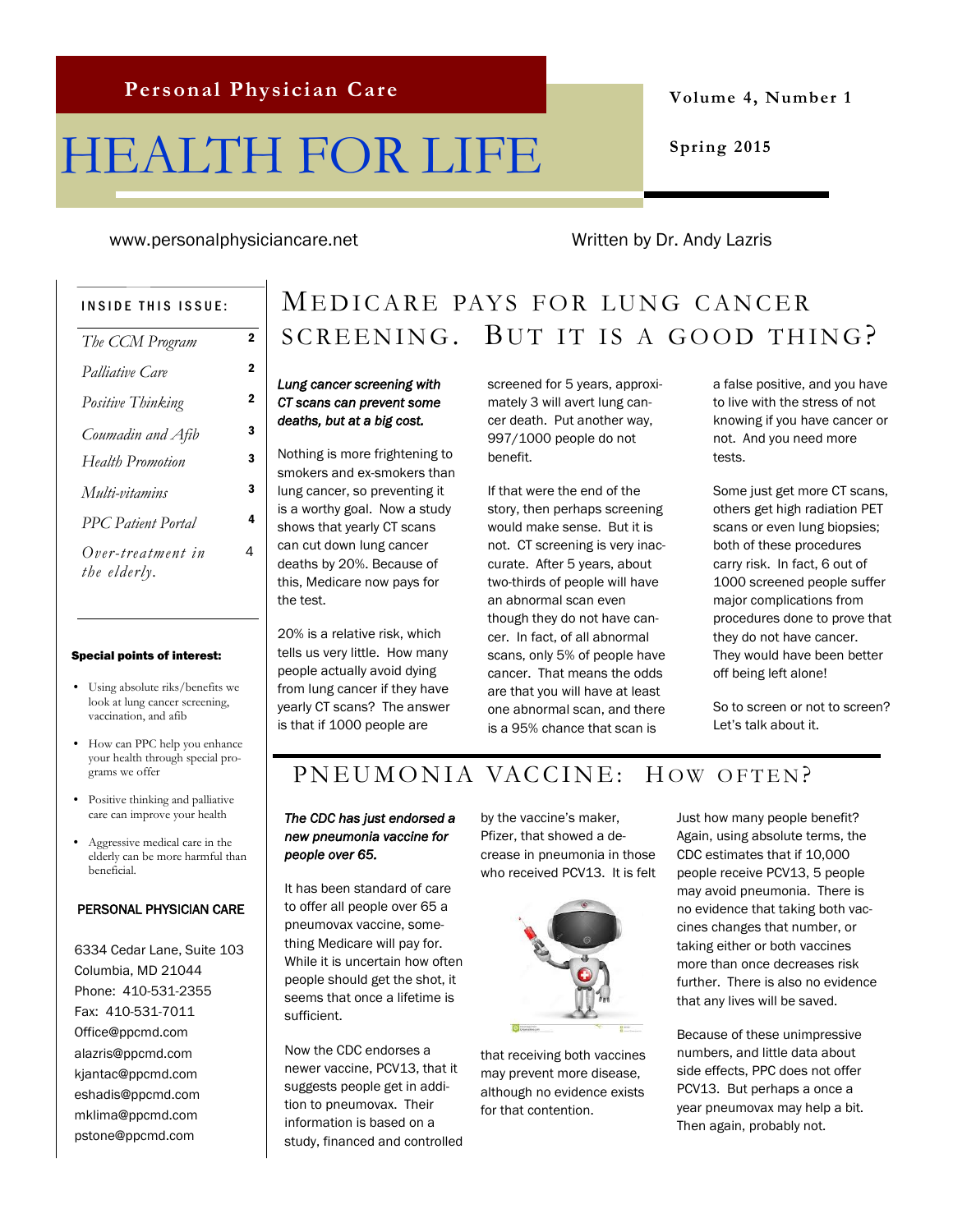

*Check out Dr. Lazris's blog about what's new in health care at*  **curingmedicare.com**

*As you age, the hospital is the one place not to be!*

# MEDICARE CORNER: THE CCM PROGRAM AND WHY TO SIGN UP.

Medicare is changing, and in the pages of this newsletter we will highlight how some of the reforms being promulgated by Medicare and the Affordable Care Act (ACA) will have an impact on you. These reforms will likely effect all insurance carriers in the near future.

Currently Medicare pays with a fee-for-service model. This means that a doctor/NP is paid only when we physically see a patient. Filling out forms, having discussions, talking to family, arranging services; none of this is compensated, and typically those activities comprise a large portion of what we do. In fact, until recently, we could not charge patients for those services, even if the patients wanted to pay.

As of next year, all that is changing. Payment for patient visits will be reduced, and we are now expected to charge for coordinating and managing care, especially



among our patients with many chronic illnesses such as high blood pressure, diabetes, dementia, heart disease, ar-

thritis. We will be compelled to charge for certain services that were previously free.

Medicare's new CCM (chronic care management) program, that we hope all our patients will sign up for, allows us to bill Medicare for those services instead of charging the patient directly. To initiate ccm billing you simply sign a permission slip that permits us to charge Medicare.

We are asking all of our patients to sign the consent form, which is on our website and at the office. There is not much else to it. If you have questions, let us know!

### PALLIATIVE CARE: IS IT RIGHT FOR YOU?

What is palliative care? It is a term being tossed around more, and many people are frightened by it, equating it with acceptance of death.

Actually, palliative treatment is anything but that. Studies show that in elderly people and in many people with

chronic diseases like CHF and lung disease, palliative treatments help people feel better and live longer than do more aggressive treatments.

With palliation we no longer worry too much about numbers like bone density and cholesterol, we avoid too many tests

and procedures, and instead we focus on trying to improve the quality of life and preventing hospitalizations. We focus on comfort, dignity, and home treatment.

Palliative care does not mean we think it is time to give up. It actually means it is time to let you start living





THINK<br>THE

### THE POWER OF POSITIVE THINKING

One of the problems with Western medicine is that we promote a view of health that is negative. We label our patients with diseases, always look for problems, and flood the body with medicines and tests so we can find and fix abnormalities. In some cases such a strategy is helpful, but in far too many cases it leads to dangerous over-treatment, excessive illness, and stress.

Recent studies have shown that people who are more positive about their health actually may do better. Those who are less focused on the Western idea of finding and fixing everything and of labeling themselves with illness, and instead look within themselves to prevent and contend with illness, feel healthier, live longer, and are less disabled.

Positive thinking means that exercise, relaxation, socialization, acceptance of some disability is better than always relying on medicines and evasive solutions. Our body can heal itself, but when we flood it with negative emotions and too many pills we create chemicals that cause damage and hurt our immune system. Look within for the solution and don't fret so much. It works!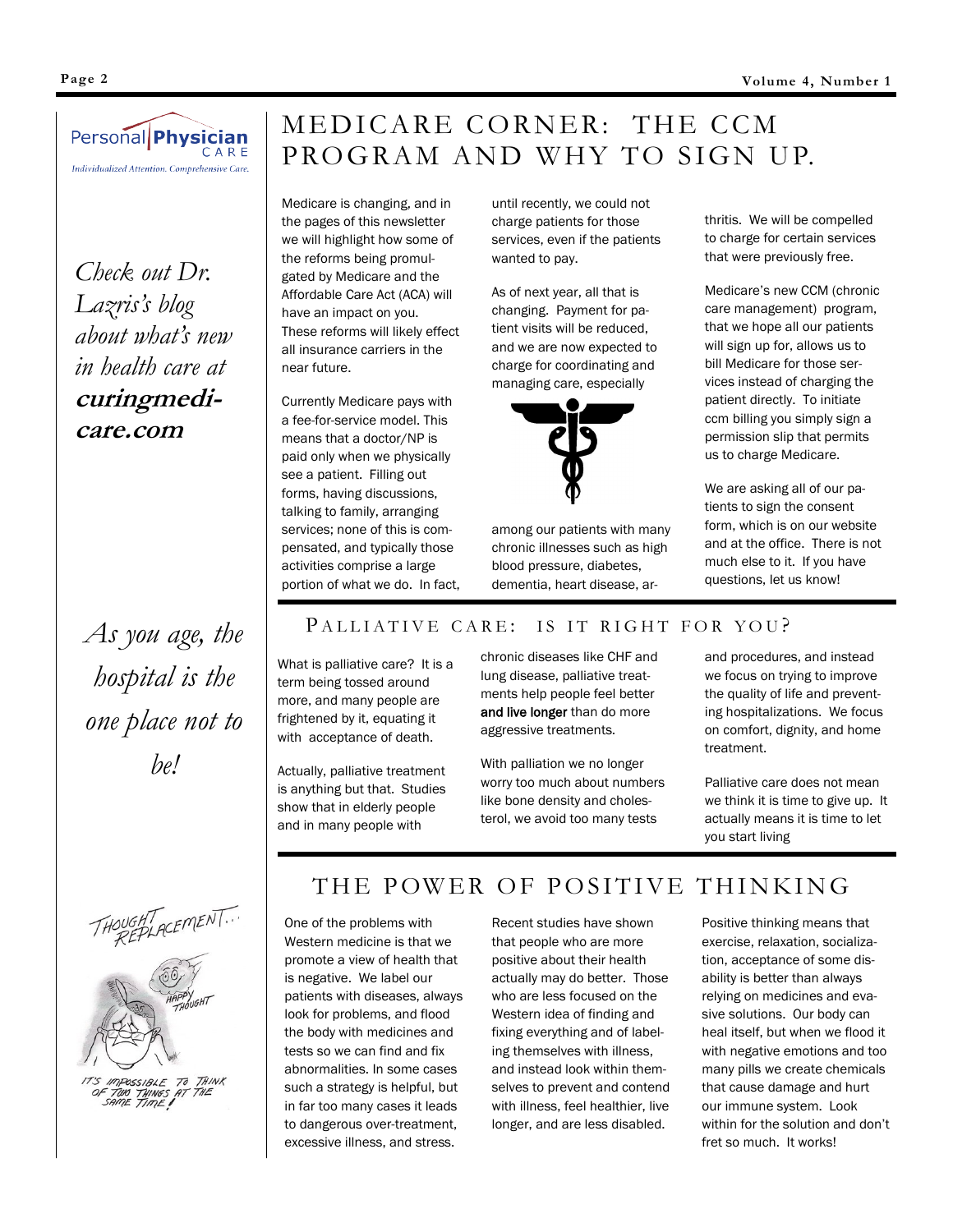# BENFIT/RISK CORNER: THE USE OF COUMADIN IN AFIB.

In our recently published book, Interpreting Health Benefits and Risks (Springer, 2014, available at our library), Erik Rifkin and I break down tests and treatments into easily understood pictures that show actual risk and benefits. In this column, we will explore some of those medical interventions and our findings.

Too often in the press the efficacy of a pill or test will be described using relative risk terms: a test cuts the risk of cancer by 25%, a drug prevents heart attacks 40% of the time. In fact, those numbers have very little meaning

and often obscure what the intervention really does. On the first page we apply that to lung cancer screening. The use of Coumadin in atrial fibrillation is an illustrative example of why relative risks are so misleading.

Afib is a heart condition that can lead to stroke. Use of blood thinners such as Coumadin can drop stroke risk by 50%, something that has made its use standard of care. But 50% is a relative benefit. What is the actual benefit of Coumadin, and what is the risk?

In fact, if 1000 people with afib take Coumadin instead of

HEALTH PROMOTION VISITS AT PPC.

At PPC we value keeping you healthy and happy, not just fixing your problems. Feel free to set up specific appointments to discuss an array of health prevention issues. We can have one time visits or ongoing counseling. Such programs include:

- DIET COUNSELING: We will design a diet specific to your medical conditions.
- EXERCISE: We will set up a custom program for you
- BLADDER TRAINING: Learn behavior training
- SMOKING CESSATION ADVANCED DIRECTIVES
- BONE HEALTH: We will talk about how to prevent bone loss

aspirin, only 6 of them will prevent a stroke in a year; 994 of them will not benefit. What is often not said is that of those 1000, 6 will bleed into their brains every year, something just as bad as a stroke, and 12 of them will have serious life-threatening bleeds. Newer blood thinners, such as Xaralto, confer similar risks and benefits, and have unique problems compared to Coumadin.

Never look at relative risk. When making an informed decision about an intervention, look at actual risk/ benefit numbers. Just ask us and we will let you know.

**• HEALTH SCREENING:** What is right for you?

Call the office to set up an appointment for any of these or other important issues.



*Visit the PPC Library to find books, DVD's, and newsletters*

*Borrow from our three DVD collections: Medical Myths, Successful Aging, and Herbal Treatments. Just ask at the front desk.*

# DRUG CORNER: MULTIVITAMINS.

Multivitamins are some of the most profitable and widely used drugs on the market. Some have specific indications (anti-oxidants, elderly, energy, memory, ect), while most are more generic. But just how effective are they?

In fact, as with all supplements, you never know exactly what is in each bottle of multivitamins, as there are no rigorous standards. Also, typically these mixes are mostly composed of vitamins and minerals you don't need, and do not have enough of the vitamins and minerals you actually need. Virtually the entire multivitamin is flushed out in your urine; the more money you pay for the vitamin, the more expensive your urine is.

Recent studies on multivitamins and anti-oxidants show them to have no value at all, prompting medical groups to implore people not to use them. Some people feel they are beneficial, but likely that is a placebo effect. Most are not harmful, but some of the ingredients do interact with drugs you may be taking, so be careful. Better to exercise and eat well, and toss out the vitamins.